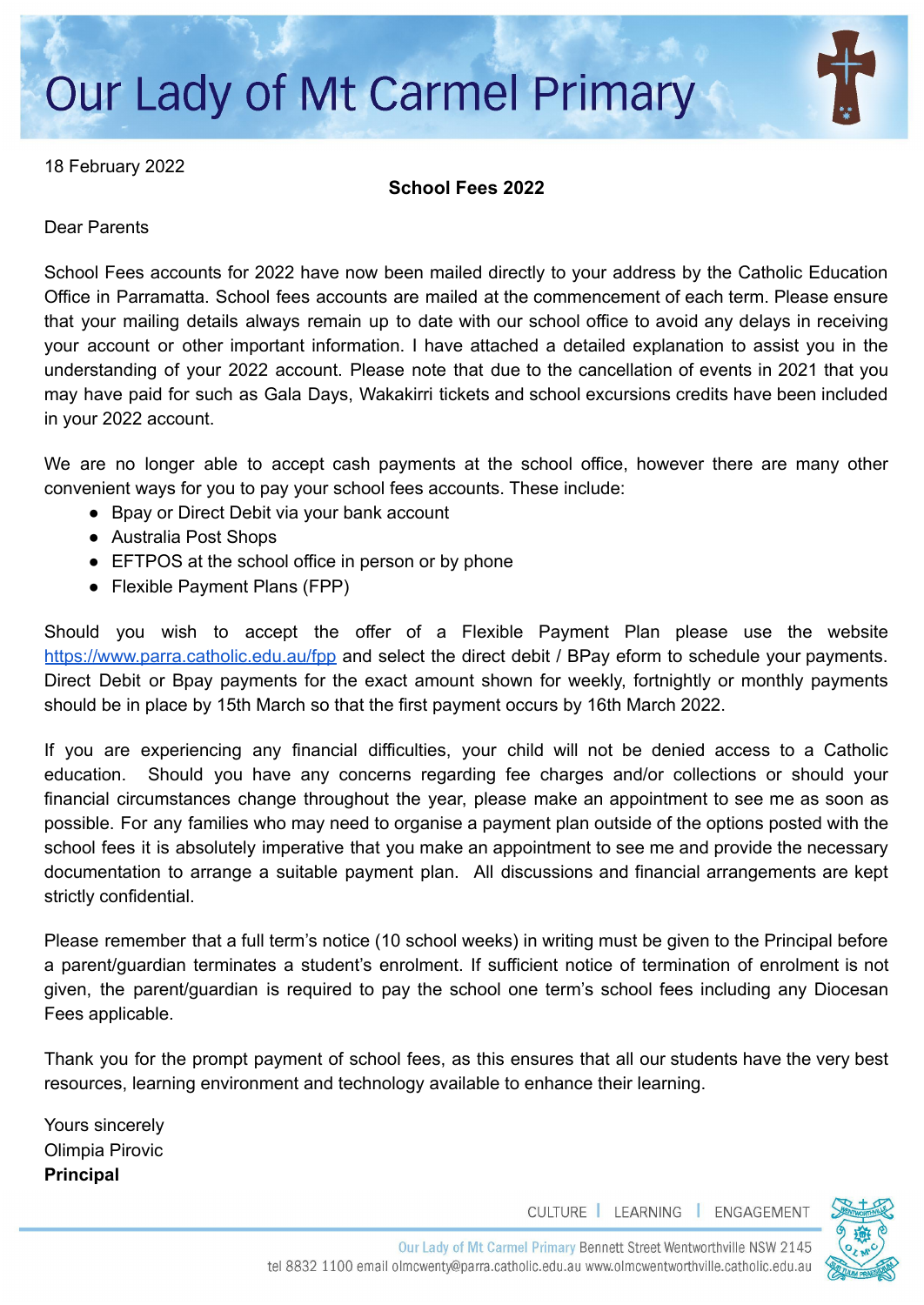# **Explanation of 2022 School Fees Account**

#### *What fees are set by the Catholic Education Office?*

- *Diocesan Tuition Fees* are charged for the first three children in each family attending Catholic schools in the Parramatta Diocese
- A *Diocesan Building Levy* is charged for each family in the Parramatta Diocese*.* This Levy is charged on the eldest child's account

#### *What happens with these fees?*

- *Diocesan Tuition Fees* are collected by the Catholic Education Office and then shared among all schools. The money is used to pay for the school's operation – weekly cleaning, electricity, water, maintenance, and professional development of staff
- *Diocesan Building Levy* monies are collected by the Catholic Education Office and then shared across the Diocese for maintenance

# *What fees are set by Our Lady of Mount Carmel School in 2022?*

- *School Resource Fee* is charged for each child \$453. A reduction will be applied to families with 3 or more children which will be credited after the first billing period
- *School Overnight Excursion Fee* is charged for Year 6 students only in Term 1 \$375

#### *What happens with these fees?*

- *School Resource Fee* is charged to each student and now incorporates all excursions, in-school experiences and sports carnivals, classroom resources and technology, the 10 day Intensive Swimming Program, Christmas Story and End of Year Awards evening. This fee also now incorporates the Parent Contribution which goes towards the cost of P & F activities and is in place of other fundraising activities
- *School Overnight Excursion & Meal Fee* is charged to all students in Year 6 attending the 3 day Collaroy Camp from Wednesday, 2 - Friday, 4 February 2022. This fee is included in the Term 1 account only

# *Our Lady of Mount Carmel Band Fees*

- *Band Tuition, Annual Resource Fee & Instrument Hire* is charged for each child participating in Band Lessons - \$480 (no instrument hire fee), \$580 (includes instrument hire fee), \$25 (Resource Fee)
- *Band Tuition, Annual Resource Fee & Instrument Hire* is charged to children in Year 3 Year 6 who participate in optional Band Lessons at OLMC. These fees cover the cost of instrument tutors, music books and resources. Instruments are available for an extra annual hire cost. An additional account is sent in Term 4 for Band Fees only
- Should your child wish to withdraw from Band Lessons parents must send an email or written note to Miss Pirovic confirming this decision. The full terms band fees will still be payable

# *2021 Credits*

- Due to the cancellation of various events in 2021 this year's account will show credited amounts which will vary for each grade depending on the number of excursions or in-school experiences which were able to be held. On page 2 of your account a credit of \$149 will appear in the Payments/Adjustments section dated 20/12/2021. A small amount will appear in the Balance brought forward from last statement section dated 20/12/2021. The total credit for the 2021 School Resource Fee is the difference between these two amounts. **NB this amount is different for each grade**
- Other amounts credited to 2022 accounts are for Gala Day refunds and Wakakirri purchases
- Please see the attached example showing credits appearing on your account